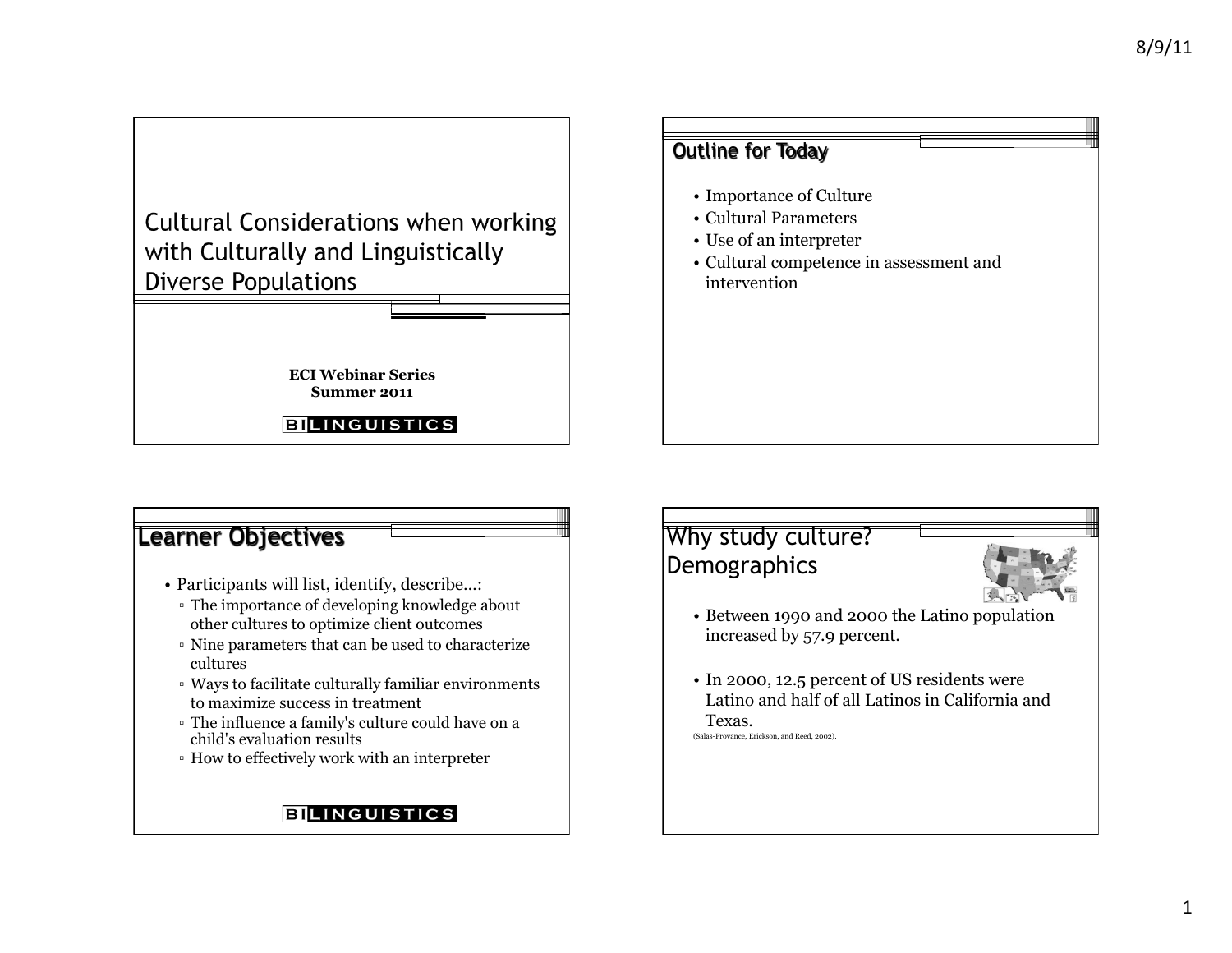# Why study culture? Improved Therapeutic Outcomes

- A client's cultural beliefs will influence how they describe their health problems, the manner in which they communicate their symptoms, who they seek for health care, how long they remain in care, and how they assess the care provided.
- Culturally familiar environments facilitate success in treatment as clients are more secure and responsive in these settings.

(Tomoeda & Bayles, 2002; Mahendra et al., 2006).

# Nine Cultural Parameters

- 1. Individualism versus collectivism
- 2. Views of time and space
- 3. Roles of men and women
- 4. Concepts of class and status
- 5. Values
- 6. Language
- 7. Rituals
- 8. Significance of work
- 9. Beliefs about health

#### **BILINGUISTICS**



#### **BILINGUISTICS**

# Individualism vs. Collectivism

- 1.
- A culture is termed individualistic when great value is placed on individuals and their rights and decisions.
- ! Members of individualistic societies may tend to have more casual relationships.
- A culture is collectivistic when great value is placed on the group and membership in the group.
- ! These societies form close ties between individuals and reinforce extended families.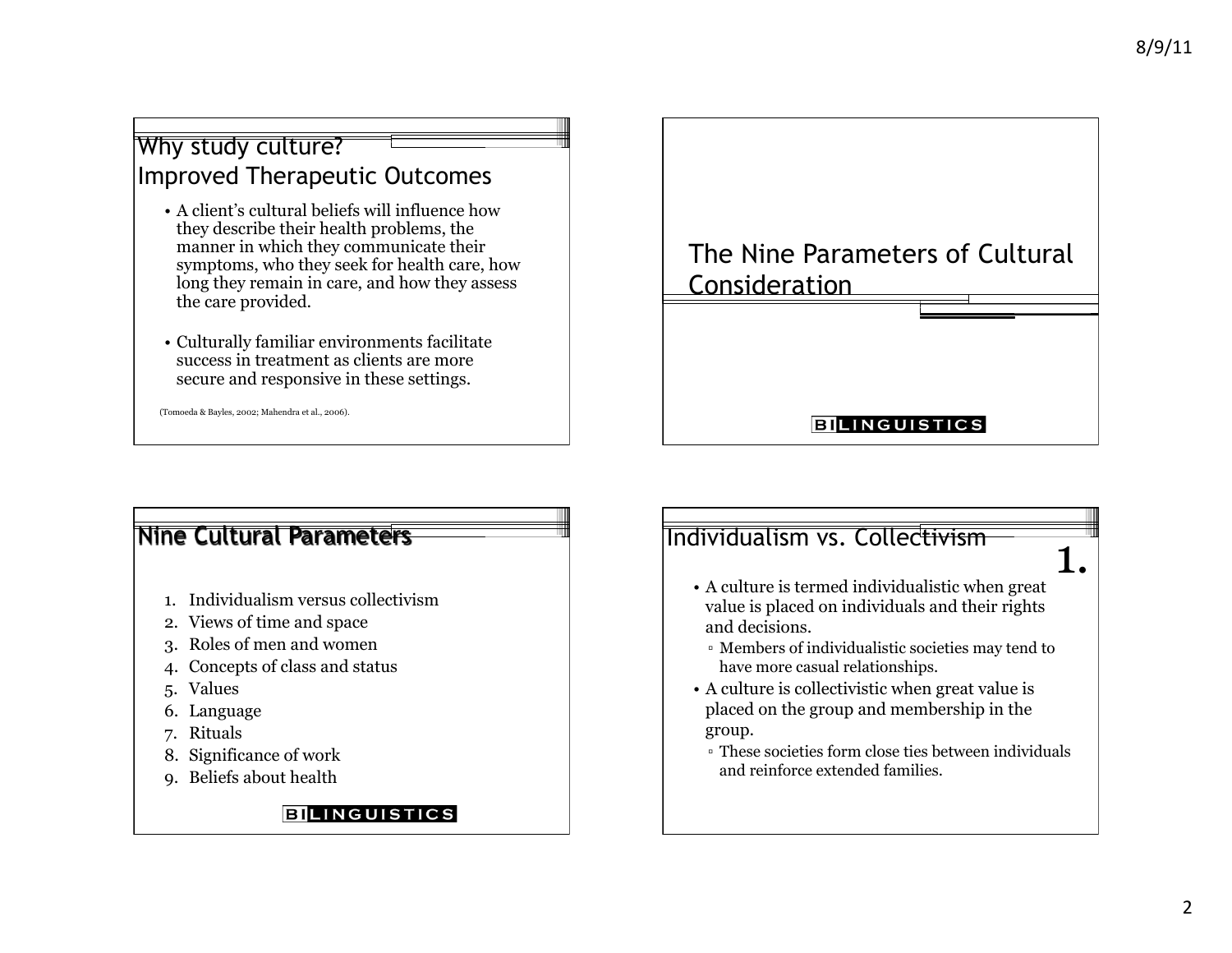# View of Time and Space

2.

- Time
	- ! How strictly a culture adheres to a schedule
		- ! Emphasis on punctuality
	- ! Event oriented
- Space
	- ! Personal space and how much distance between conversational partners is required for individuals to feel comfortable.

#### **BILINGUISTICS**

### Roles of Men and Women

- Gender roles vary across cultures and influence many areas, including 3.
	- Education
	- <sup>o</sup> Ownership
	- ! Choice of profession
- ! Decision-making authority in the family. (Tomoeda & Bayles, 2002)

#### **BILINGUISTICS**

# Concepts on Class and Status



- What determines an individual's societal position and place of respect varies across cultures (Tomoeda & Bayles, 2002).
- Wealth often plays a large part in the determination of class.
- Socioeconomic class may result in even greater group dissimilarities than country of origin.

#### **BILINGUISTICS**

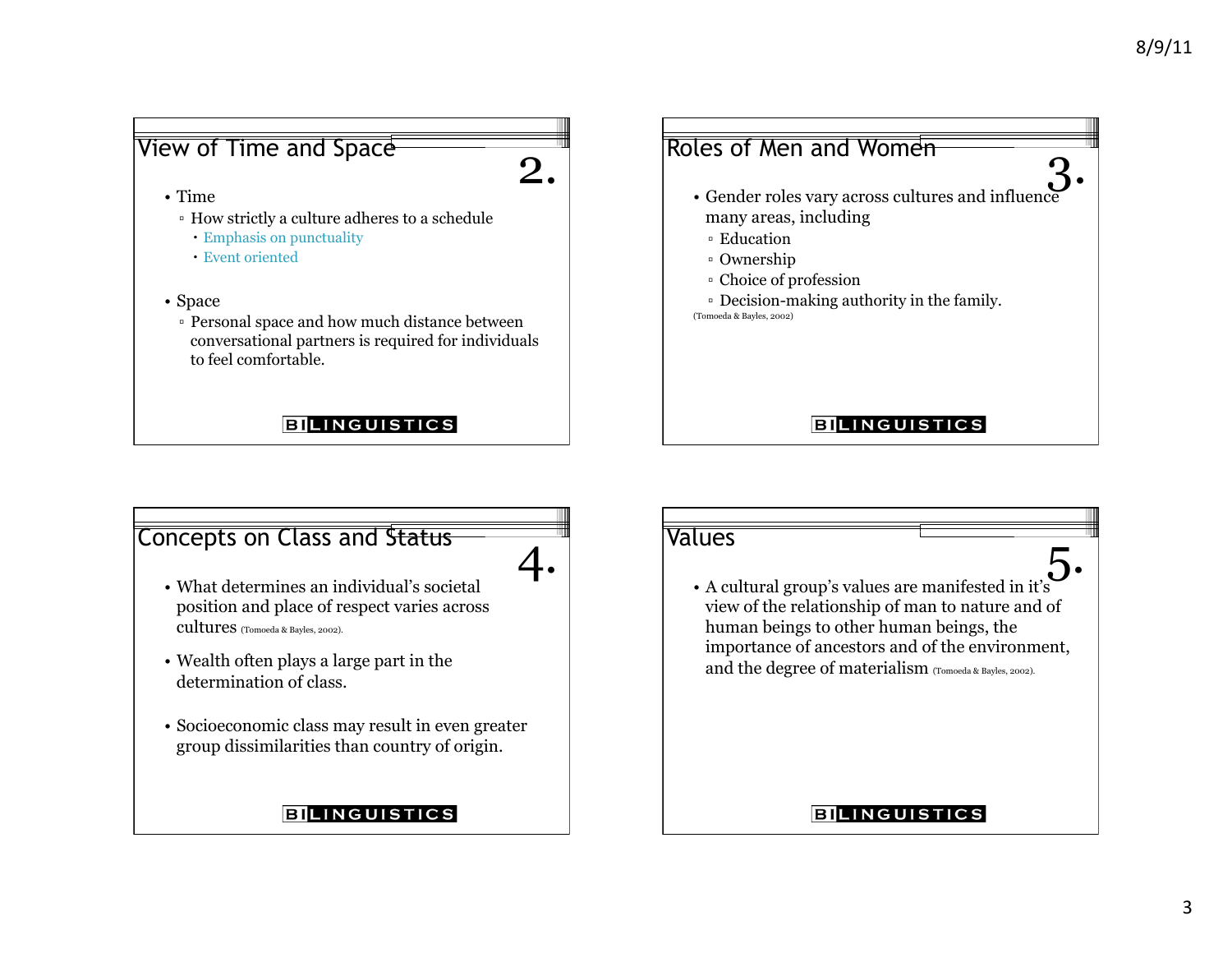

# Significance of Work



**BILINGUISTICS** 

# **8.** Beliefs about Health

- Illness and disabilities are viewed differently across cultures.
- In many cultures, someone with a disability may be seen as special or holy, or they may be seen as bewitched.
- Illness may be thought to occur when an individual is out of harmony with nature or the universe, and a spiritualist, folk healer, herbalist, or witch doctor may be chosen over Western medical professionals to provide health care.

#### **EILINGUISTICS**

9.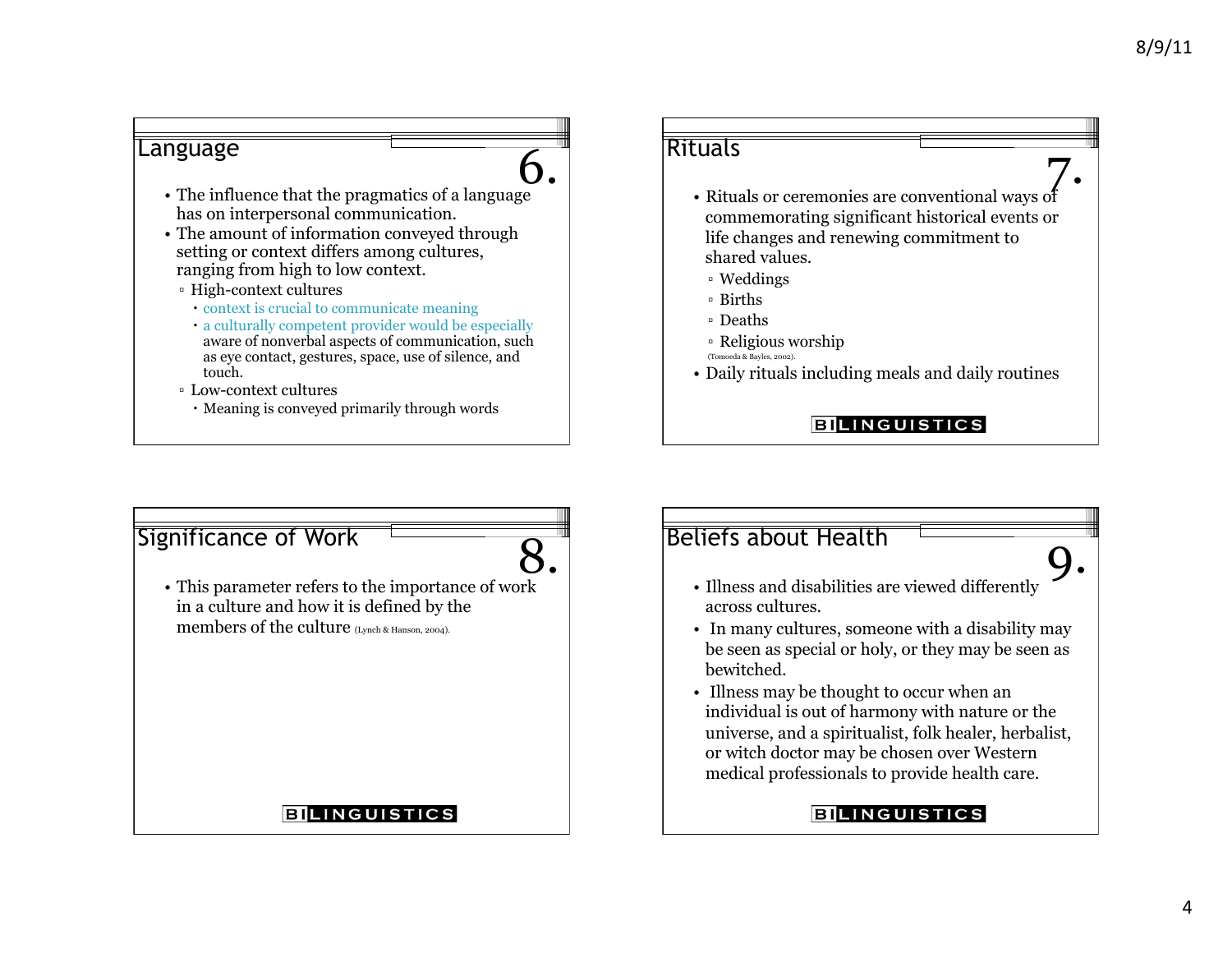

# Cultural Considerations in the BDI Receptive Communication 15 & 32 ! Recalls events from a story presented orally. ! En la mesa había huevos, pan tostado y jugo de naranja. ! Donde está tu pie?/Where is your foot?

| <b>BDI Cultural Considerations</b>                                                  | <b>BDI Cultural Considerations</b>                                   |
|-------------------------------------------------------------------------------------|----------------------------------------------------------------------|
| <b>Expressive Communication 30</b><br>• Follows conventional rules of conversation. | Receptive Communication 15<br>Donde está tu pie?/Where is your foot? |
| <b>BILINGUISTICS</b>                                                                | <b>BILINGUISTICS</b>                                                 |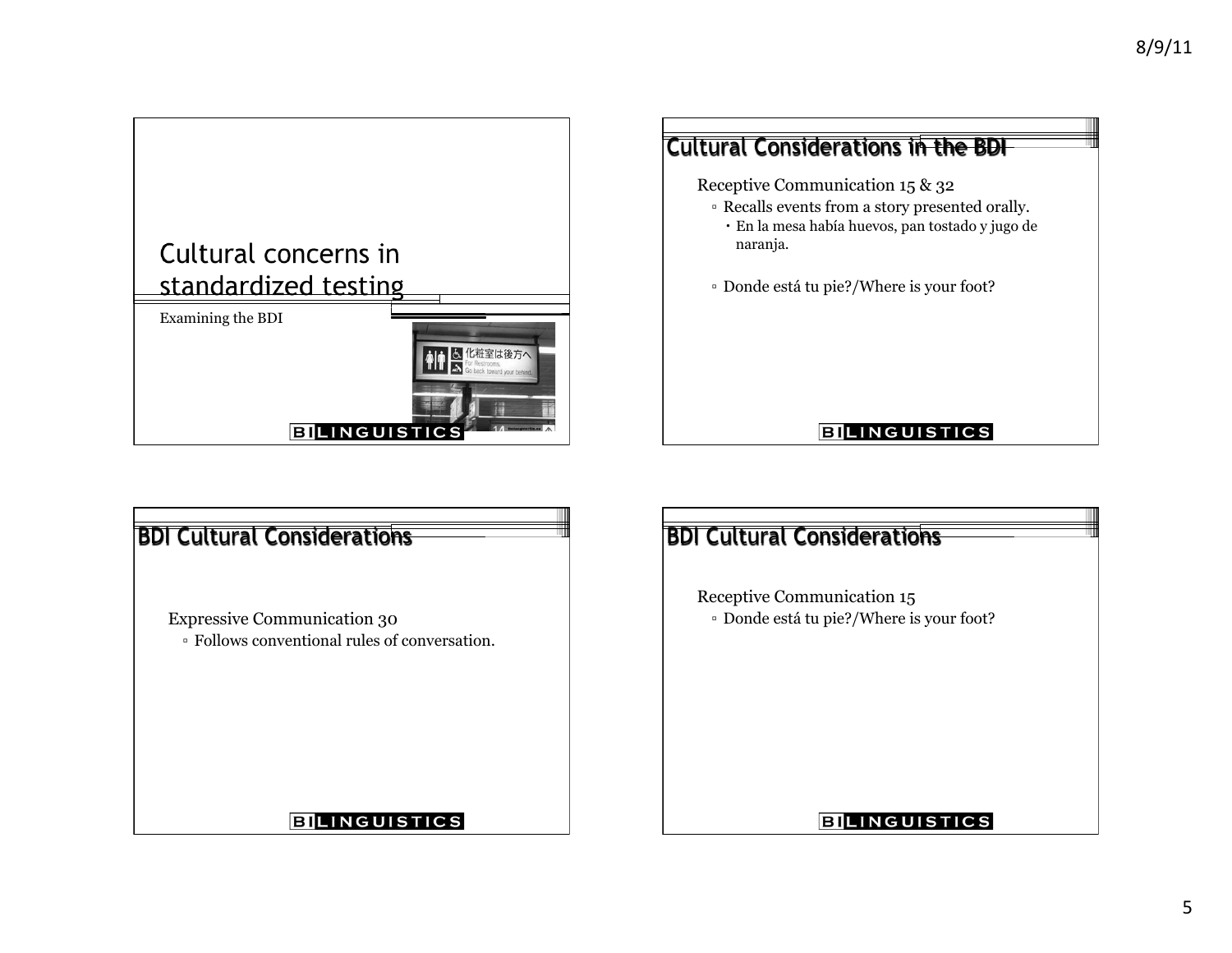# BDI Cultural Considerations BDI Cultural Considerations • Self Care 22 & 25 • Self Care 13, 15 & 16 ! Child uses a spoon or other utensil to feed himself. ! Child asks for food at the table. ! Child feeds himself with a utensil without ! Child otains a drink from a tap without assistance. assistance. ! Child drinks from a cup (not sippy cup) without assistance. **BILINGUISTICS BILINGUISTICS** BDI Cultural Considerations

Adult Interaction 5, 15, 17

- ! Child explores adult facial features
- ! Child helps with simple household tasks.
- ! Child greets familiar adults spontaneously

# BDI Cultural Considerations

Reasoning and Academic Skills 4, 9 & 10

- ! Child shows interest in books
- ! Child names the colors red, green and blue
- ! Child identifies to sources of common actions
- ! What barks?/Quién ladra?

#### **BILINGUISTICS**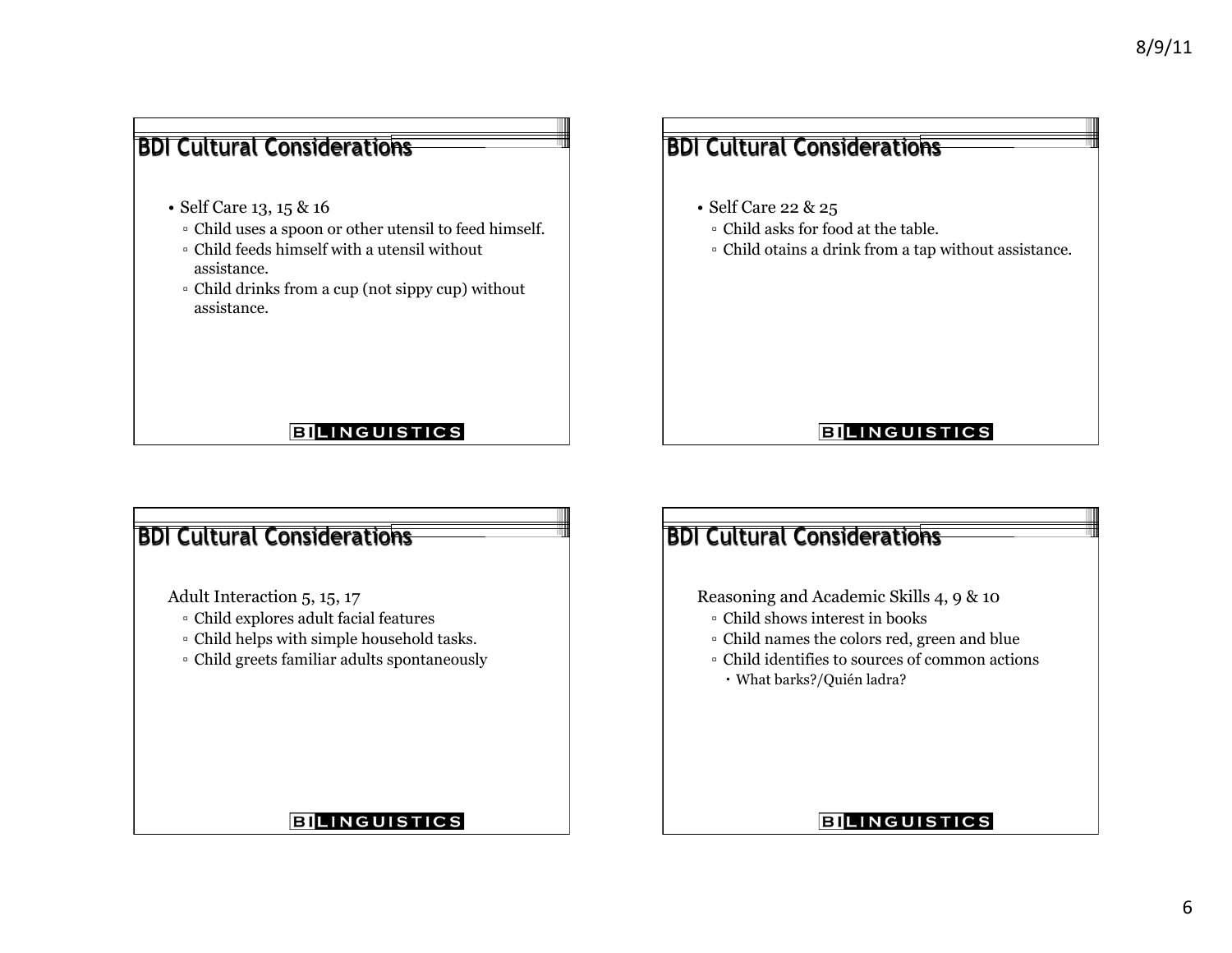





- Establish and agree to ground rules
	- ! How to run the session
	- ! Number of sentences at a time
	- ! Confirmation of jargon/idioms Avoid it!
	- ! When to take breaks
- Brief the interpreter *prior* to the session
	- ! Who, what, why
	- ! Specific terminology
	- ! Format
- ! Your job and what you are looking for





| HAHA?                  |
|------------------------|
| Didn't get th<br>joke. |

- Familiarize them with the topic
	- **Example 15** Best if your interpreter has some experience in education, special education, speech-language
- ! Important for interpreter to know what you need
- Avoid humor
- Plan your time carefully (twice the time)
- Do not rush, speak slowly and clearly and provide pauses for the interpreter

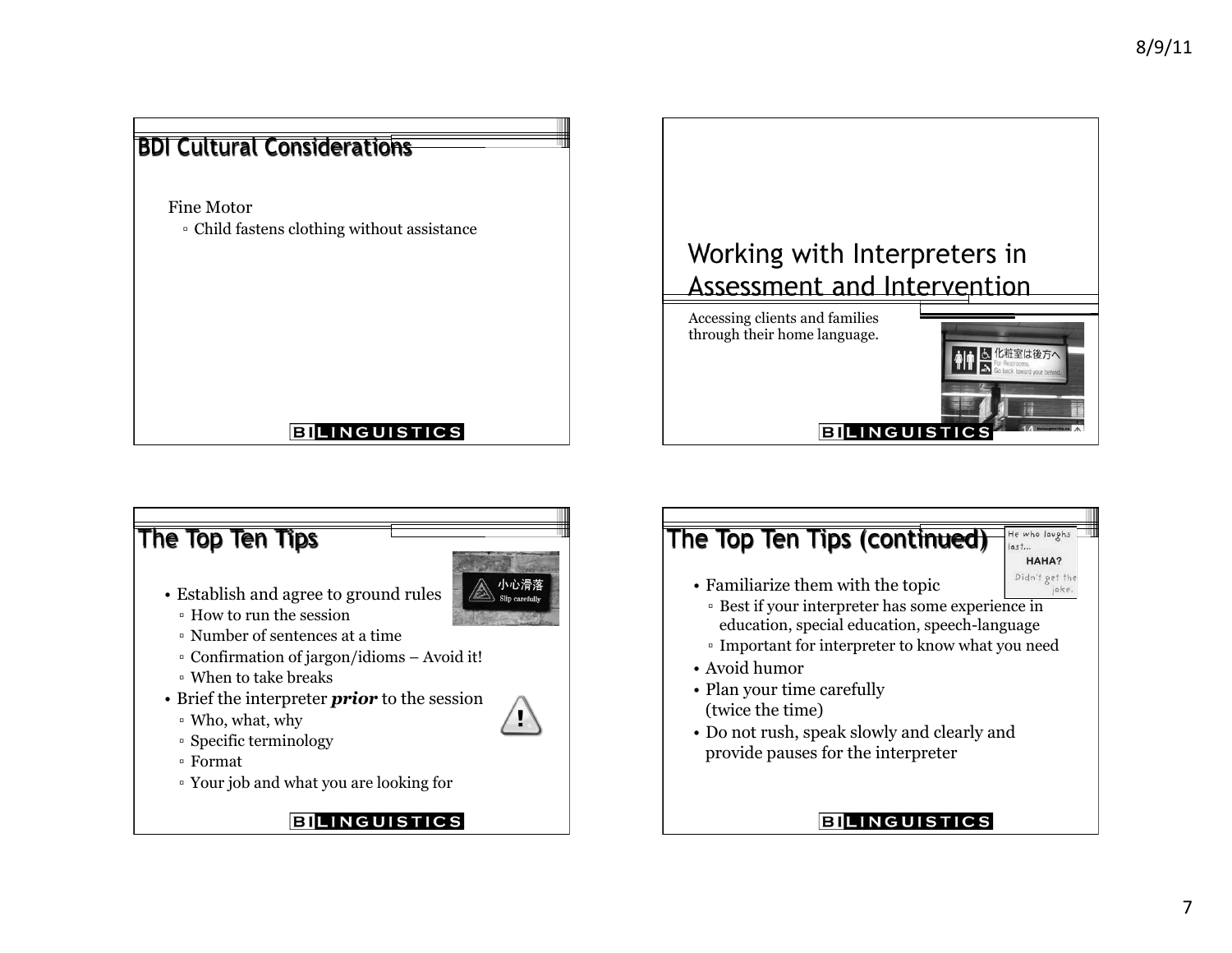